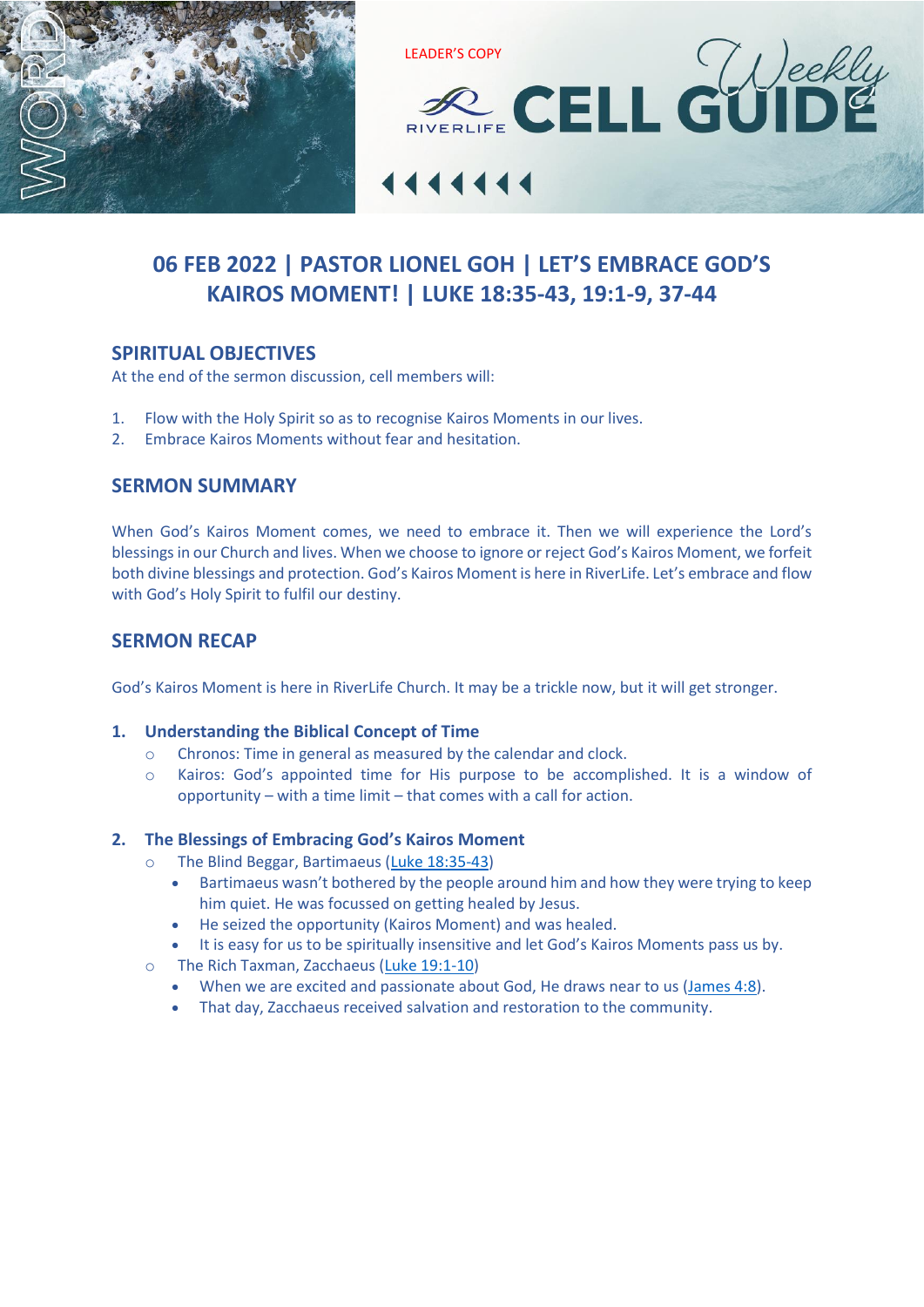

- o Jesus enters Jerusalem on a donkey [\(Luke 19:37-44\)](https://www.biblegateway.com/passage/?search=Luke+19%3A37-44&version=ESV)
	- Jesus was fulfilling Zechariah's prophecy ([Zechariah 9:9\)](https://www.biblegateway.com/passage/?search=Zechariah+9%3A9&version=ESV), but the Jews, the Pharisees, and the Sanhedrin, rejected this Kairos Moment.
	- Thus, they forfeited the protection and blessings of God by their unfaithful actions and brought judgment upon themselves.

#### **4. God's Kairos Moment is here!**

- o Various members have received Rhema from God recently.
- o God is inviting us to embrace His Spirit!
- o God invites us to swim in His River and fulfil our destiny in Him!

#### **5. How can we engage with God's Spirit?**

- o Surrender ourselves to the Holy Spirit.
- o Get to know the Holy Spirit as an intimate friend.
- o Flow with Him and obey what He prompts us to do.

## **DISCUSSION QUESTIONS**

### **1. Have you ever embraced a Kairos Moment (or Divine Opportunity) from God? Share what happened and how you were blessed by God?** [10 mins]

#### Leader's Notes

In the Biblical examples given by Pastor Lionel, both Bartimaeus (the blind beggar) and Zacchaeus (the tax collector) embraced a Kairos Moment and received blessings from Jesus. They took advantage of what is happening at that moment because they knew that the opportunity would not come again.

Kairos Moment is the moment for decision or action. Embracing a Kairos Moment is not simply recognising it but also deciding to act at that opportune moment. Therefore, do we have any experience where we embraced the Kairos Moment (or Divine Opportunity) from God and were blessed by Him? It doesn't have to be a big dramatic moment with a huge (miraculous) blessing, a simple blessing is a blessing too. Also, blessing doesn't mean gains, but it could be a change of heart or perspective (like Zacchaeus who had a change of heart and decided to give his possessions to the poor).

Sharing with one another your experiences will spur one another to embrace Kairos Moments without fear and acting without hesitation.

#### **Transition**

When we live and flow with the Holy Spirit, we will recognise the Kairos Moments happening in our lives. Embrace them – it is God's blessing to you.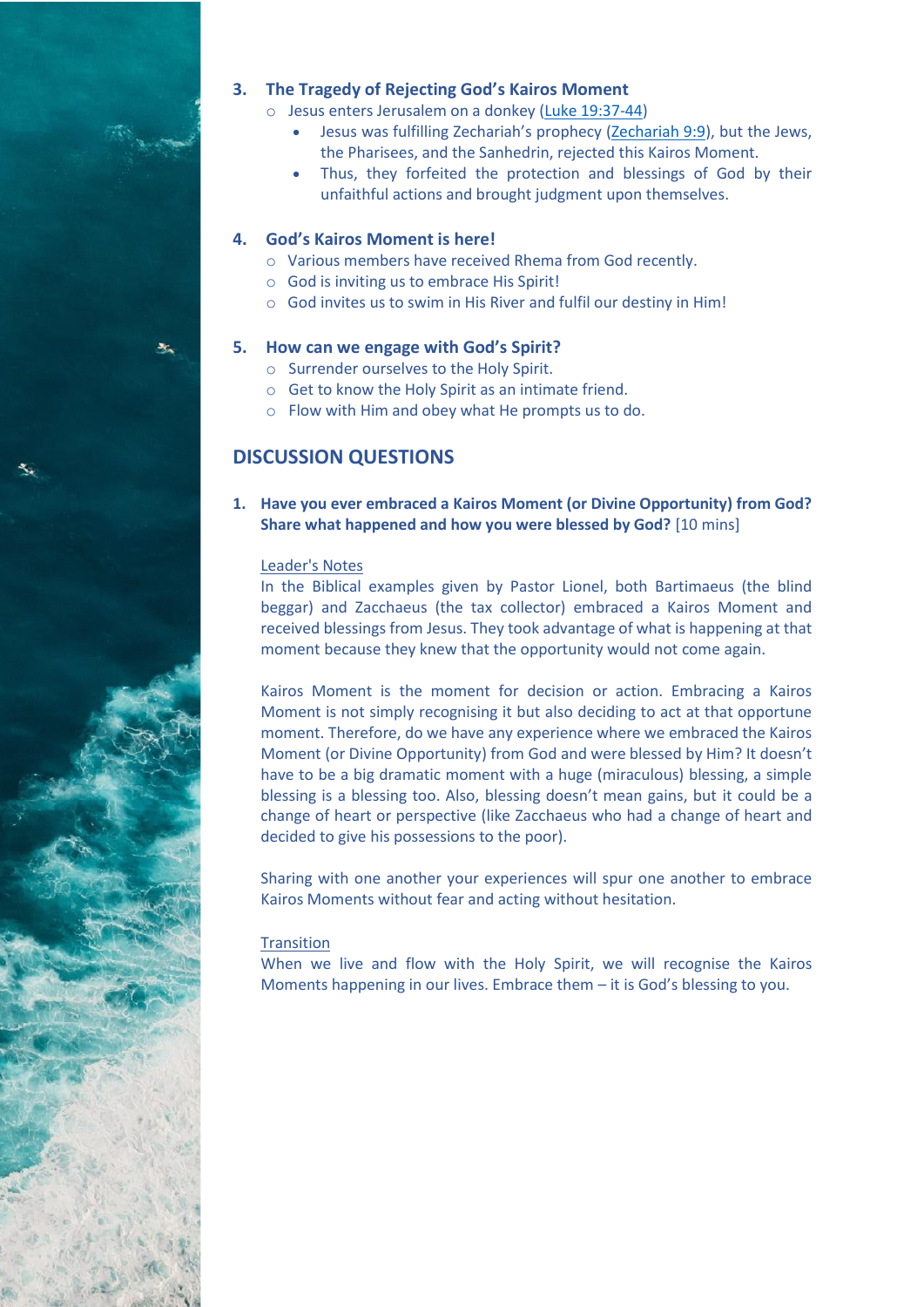

#### Leader's Notes

This is question for members to reflect on the messages they are getting from the pulpit as well as from God this season. God is leading RiverLife into a new direction this season and our response to Hisleading is important. By embracing the Kairos Moment upon RiverLife and going where He leads us, we receive His blessings and protection.

Leaders can encourage members to review and relate how we have applied the recent sermons in our lives and how we have grown spiritually through practicing what was taught.

#### **Transition**

Apply what we have learnt in the sermons and courageously embrace God's Kairos Moment. Let's go where He leads us and fulfil our destiny.

#### **3. Do you sense that God is inviting you to draw closer to Him in 2022? What must you do so that Jesus will not pass you by?** [15 Mins]

#### Leader's Notes

If you sense God inviting you to draw closer to Him in 2022, embrace that Kairos Moment. Make the decision to be open and intimate with Him. When we draw near to God the blessings are endless.

This article is very useful on how to draw closer to God[: Draw Near to God -](https://www.crosswalk.com/church/pastors-or-leadership/4-conditions-to-drawing-near-to-god.html) Bible [Verse Meaning and Promise \(crosswalk.com\)](https://www.crosswalk.com/church/pastors-or-leadership/4-conditions-to-drawing-near-to-god.html)

These four point are extracted from the article above:

- 1. Draw near with a true heart [\(Psalms 24:3-4\)](https://www.biblegateway.com/passage/?search=Psalms+24%3A3-4&version=ESV)
- 2. Draw near with confident faith [\(Hebrews 10:22\)](https://www.biblegateway.com/passage/?search=Hebrews+10%3A22&version=ESV)
- 3. Draw near with a clean conscience [\(Hebrews 10:22,](https://www.biblegateway.com/passage/?search=Hebrews+10%3A22&version=ESV) [Romans 8:1\)](https://www.biblegateway.com/passage/?search=Romans+8%3A1&version=ESV)
- 4. Draw near with a clean body [\(Hebrews 10:22,](https://www.biblegateway.com/passage/?search=Hebrews+10%3A22&version=ESV) John [13:10\)](https://www.biblegateway.com/passage/?search=John+13%3A10&version=ESV)

#### Closing

Don't miss the blessing of drawing closer to God! It is our goal as believers to have an intimate relationship with God and to genuinely experience His love for us, be filled with it, and let it overflow to those around us.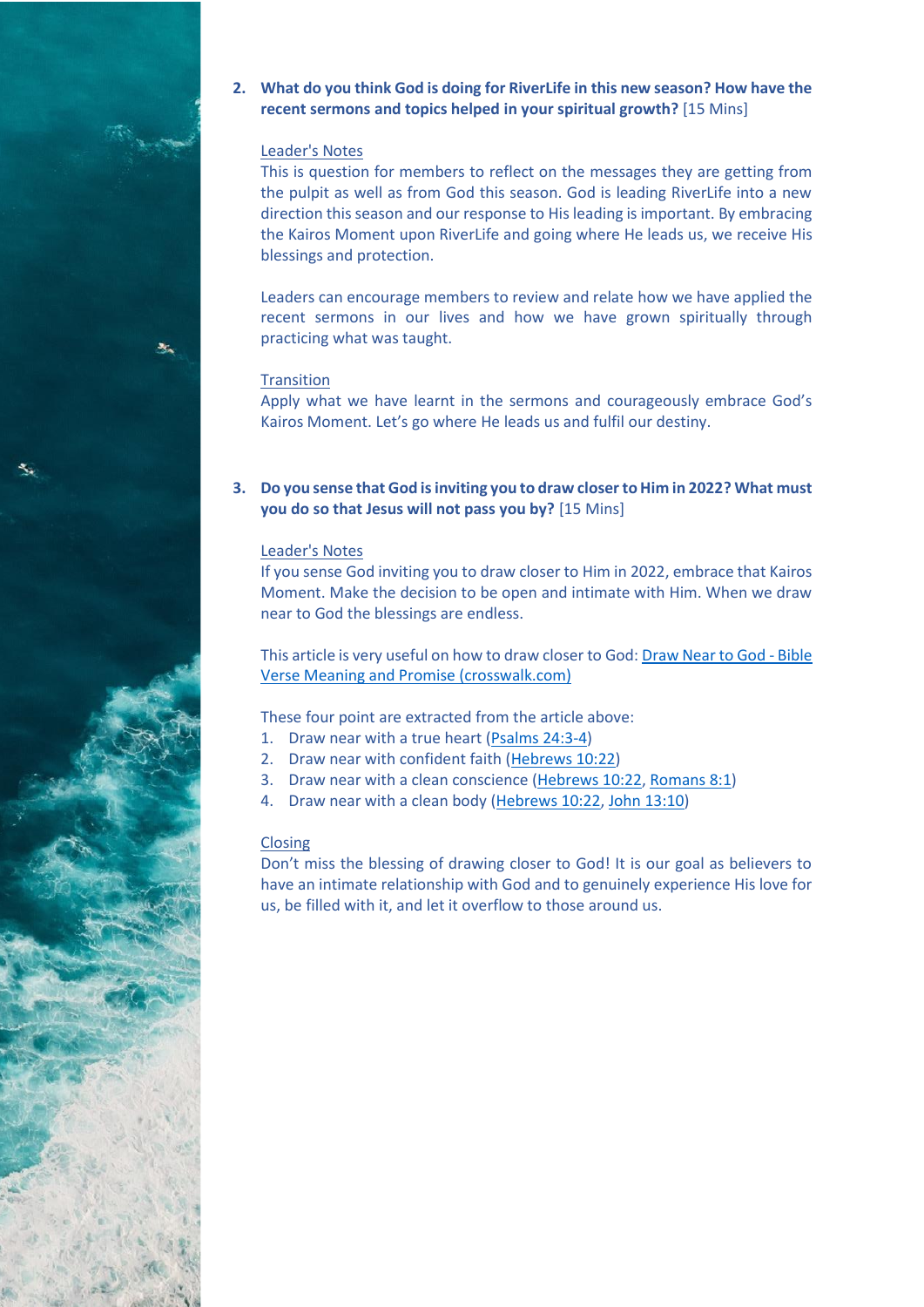## **WORKS**

Ac.

Consider dividing the group into micro-groups for a deeper time of sharing as well as praying for the following items:

## **1. Sermon Application**

- A strong desire and longing for God to flood our lives and draw closer to Him than ever before.
- To flow with the Holy Spirit and readily embrace Kairos Moments.

#### **2. COVID-19 in Singapore**

- Pray for the COVID-19 situation during this CNY period as the cases surge.
- Pray for God's protection especially from the Omicron variant.

#### **3. COVID-19 in the World**

- A swift end to the COVID-19 crisis globally, if not a reduction in cases in third world nations, and a stable environment where humans and virus coexist.
- Healing and comfort for those who are sick and suffering.
- Protection and guidance for healthcare professionals at the frontline, giving them wisdom, courage, and strength to confront this crisis.

#### **4. Opportunities for Outreach**

• Ask the Lord to grant you opportunities to reach out to a non-believing loved one, friend, or colleague this week as we seek to mature in Christlikeness.

## **ANNOUNCEMENTS**

- 1. **Cradle Roll**. Our Cradle Roll is now open for kids aged two and below from 9am to 10.30am every Sunday. **NO booking of tickets is required.** In order to protect the health of our little ones, parents, do refer to the updated guidelines in our [e-bulletin.](http://www.riverlife.org.sg/bulletin)
- 2. **Upcoming Classes.** For any enquiries, please contact Karen Koh at [karenkoh@riverlife.org.sg.](mailto:karenkoh@riverlife.org.sg?subject=Classes)
- 3. **Water Baptism Class, 19 Feb, 9am-3.30pm, Faith Chapel.** This course is for those who wish to learn more about the significance of water baptism and get water baptised. Register for this class at [rlc.sg/baptism-class](https://rlc.sg/baptism-class) by Sun, 13 Feb. Our upcoming Water Baptism Service will be held on Sun, 13 Mar.
- 4. **Joining The Family, 26 Feb, 10:30-12:30pm.** This course is for regular worshippers who wish to be rooted here in RiverLife as a member and take ownership of our vision, mission and values. Sign up online at [rlc.sg/jointhefam](https://rlc.sg/jointhefam) by Sun, 13 Feb.
- 5. **Spiritual Growth Resources**. *Let The River Flow* is really an invitation from the Lord to us as a church family to see the life-giving power of God's river flow in and through us. To help us in the next step, we will be launching *Spiritual Growth Resources* - a curated list of recommended resources for various spiritual stages. You may access this list of recommended resources from next Sunday – so do stay tuned for more information!